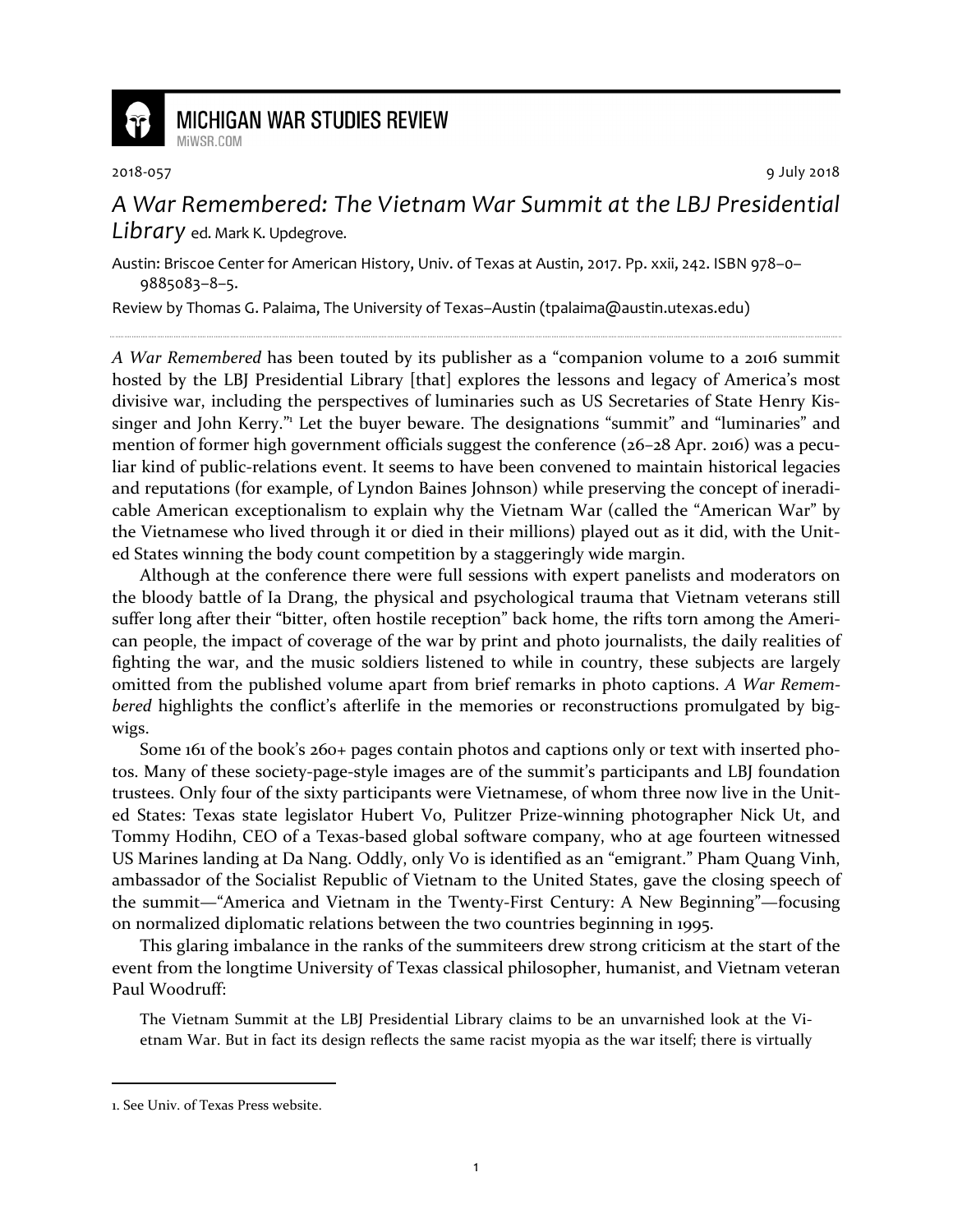nothing on the program about Vietnamese points of view or on the effect of the war on the people of Vietnam. We memorialize the 5[8],000 American soldiers who died in Vietnam, but what about the Vietnamese civilians who were killed in the war—well over a million? What about the hundreds of thousands of Vietnamese troops, allied with us, who were killed? Or the millions of refugees who had to flee when the U.S. cut off military support, breaking a solemn promise to the government of South Vietnam? Now, over 60 years later, with over a million refugees from Vietnam living among us, we still think of the Vietnam War as all about us—and the program of this summit reflects that.<sup>2</sup>

The myopia of the organizers and the participants goes beyond what Woodruff terms the "racist" neglect of the complicated cultural, political, historical, economic, and strategic aspects of the Vietnamese side of the story to a disregard for the critical errors made by the civil and military leaders who directed the American conduct of the war. The same is true of the ten-part documentary, *The Vietnam War*, whose producers, filmmakers Ken Burns and Lynn Novick, and volume editor Mark Updegrove spend seventeen pages of *A War Remembered* in a rambling discussion of the series fully *sixteen months* before its release.<sup>3</sup>

During the history of the Vietnam War, presidents/commanders in chief, secretaries of defense, secretaries of state, and other State Department officials, ambassadors, national security advisers, intelligence agency operatives, generals, Congress-members, and sundry other "luminaries" within and outside the US government consistently made decisions based on their own political and career interests, while yet (in their own minds) addressing perceived Cold War geopolitical threats to US national well-being and showing little regard for whatever ethical standards are expected of the nation's leaders.

What exactly are the lessons of the war in Vietnam for high-level decision-makers in the US civilian government and the military? What lessons has it taught the American people, who, in theory, can use them to elect the right people into office? Judging from the pronouncements of the political and cultural celebrities put forward in *A War Remembered*, the answer is precious few. Stunningly, the participants speak of lessons to be learned and applied *now*, forty-three years since the fall of Saigon. Bob Kerrey in his blunt, principled, and constructive epilogue is explicit:

I'm not certain we learned any lessons from the Vietnam War…. Very few of our elected leaders today will understand [its] history. And truth be told, American executive or legislative branch officials rarely provide historical context of any kind when answering foreign policy or national security questions. And that's because voters equate weakness with explanation of subtle historical nuance. Voters in particular do not like to be told that their ideological conclusions are based upon the sands of ignorance.  $(207)$ 

Kerrey then identifies two miserably tragic American actions during the Vietnam War: our "betrayal of an ally we promised we would never abandon [and] the bloody tactic chosen by the United States to attempt to defeat North Vietnam and its insurgent forces" (208). Only fleeting references to elements of this "bloody tactic" appear in *A War Remembered*. In a sincere, personally grounded foreword to the book (xi–xv), Jan Scruggs, the driving force behind the Vietnam Veterans Memorial in Washington DC, notes that American aircraft dropped seven million tons of bombs and twenty million gallons of the Agent Orange defoliant on Vietnam (less than half the

-

<sup>2. &</sup>quot;Views on Vietnam: Racism and the Vietnam Summit," *Austin American Statesman* (26 Apr. 2016).

<sup>3.</sup> For cogent evaluations of the shortcomings of the series, see the ten critical essays in *Diplomatic History* 42 (2018) 377–483.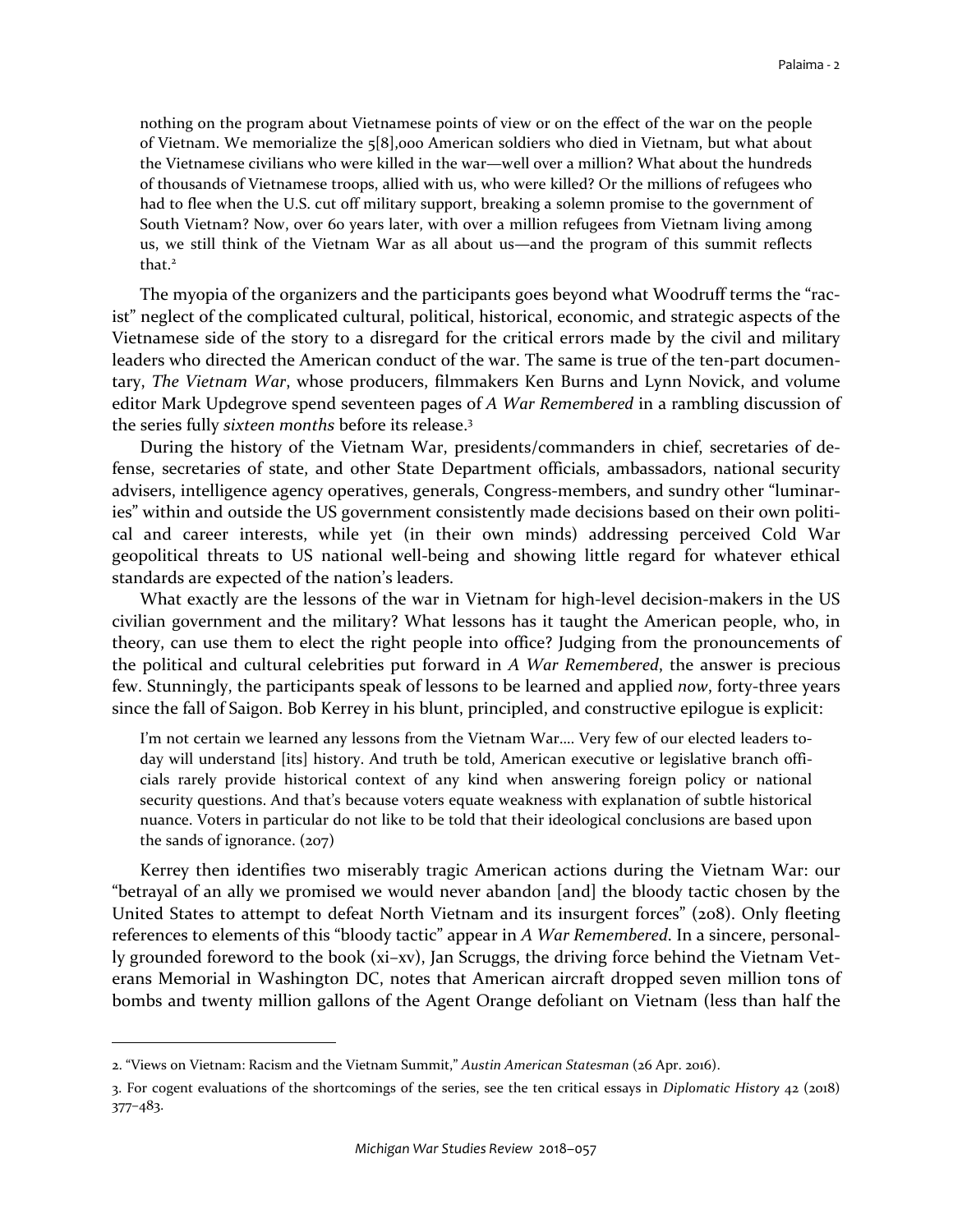size of Texas) and, covertly and deceitfully, parts of Laos and Cambodia. By contrast, Allied bombers unleashed 3.4 million tons of bombs altogether in the European and Pacific theaters of the Second World War. The Vietnam statistics, Scruggs manages to say flatly, "illustrate that this was an all-out effort…. More than a million Vietnamese lost their lives, far more" (xii-xiii)**.**

In his speech, Ambassador Vinh gives us an accurate reckoning of the terrible costs of the American War in his country:

we were forced to defend our national independence and freedom with untold suffering, and the painful legacies of war persisted until today. During the war, three million dead, four million injured and handicapped, 4.8 million exposed to dioxin and Agent Orange, hundreds of thousands still missing. (166)

John Kerry once called the war a "most profound failure of diplomatic spirit, insight, and political vision." Here, he says vaguely, "there were mistakes in leadership, mistakes in communication, mistakes in strategy" (120); the wording smacks of Kissinger's (and many another politician's) self-serving use of the exculpatory passive voice: "And I think … there were … mistakes were made" (62). The leaders who planned and directed the Vietnam War made those mistakes, sometimes for less than honorable reasons, contrary to the trope that mistakes "just happen." Our ally's key political and military leaders were assassinated in 1963. Between 1964 and 1973, our bombers flew 580,000 secret sorties, dropping 2.5 million tons of explosives on a country the United States was not even "at war" with. When American leaders were publicly questioned about it, they denied it. Are we speaking here of one mistake or 580,000?<sup>4</sup> Walt Rostow, whom John F. Kennedy marginalized as a purveyor of ideas "not merely unsound, but dangerously so," was made a key adviser on the war by Lyndon Johnson. He advocated bombing, bombing, bombing, despite evidence that both in Europe during World War II and in Vietnam as the war continued, bombing did little to break the enemy's morale. 5

Kerry also speaks of the American commitment to "searching for the remains of our fallen troops," and the noble cooperation of the people and government of Vietnam in these efforts, "even as the vast majority of their [soldiers]—a million strong probably—would never be found"  $(123)$ .

None of the summit's participants even hints at the magnitude of devastation in Vietnam and its lasting effects on the lives of survivors. Seven million dead or injured and handicapped. Nearly five million exposed to toxic chemical agents. One million bodies unrecovered. All from a population in 1970 of ca. 43 million. Equivalent figures for the US population at the time would be 33.4 million dead, injured, or handicapped and 4.75 million bodies unrecovered. The United States lost 440,000 soldiers during all of World War II. Kissinger is right: since the 1870s, the United States has suffered no long-term effects of wars waged on American soil (63). So Americans fail to grasp the consequences when their government's actions make it what Martin Luther King Jr. called "the greatest purveyor of violence in the world."

The staggering losses in Vietnam should have prompted urgent public investigations of the decisions by American leaders and elected representatives that caused such an atrocity. In the documentary *The Fog of War*,<sup>6</sup> former Secretary of Defense Robert McNamara recalls that Gen. Curtis LeMay once said of the US fire-bombing of Japanese cities (213,000 killed, not counting

<sup>4.</sup> See, further, Palaima, "Are the Lessons from Vietnam Lost?" *Austin American Statesman* (28 May 2016).

<sup>5.</sup> See Palaima, "Never Look Back," *Texas Observer* (30 May 2008).

<sup>6.</sup> Subtitle: *Eleven Lessons from the Life of Robert S. McNamara* (2003), dir. Errol Morris.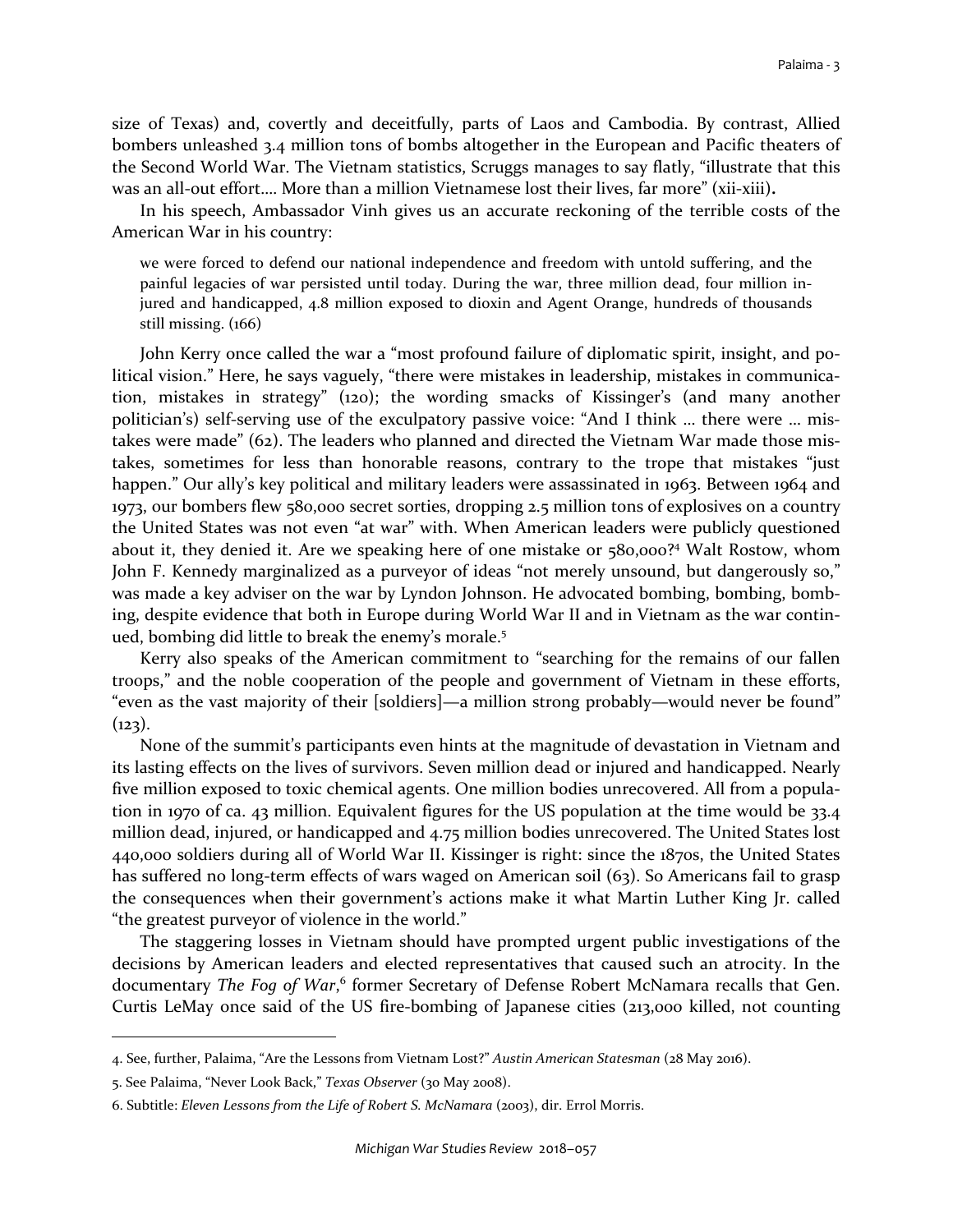120,000 slain in Hiroshima and Nagasaki), "If we'd lost the war, we'd all have been prosecuted as war criminals." McNamara admits, "And I think he's right. He, and I'd say I, were behaving as war criminals. LeMay recognized that what he was doing would be thought immoral if his side had lost. But what makes it immoral if you lose and not immoral if you win?" LeMay was, of course, never called to account and McNamara did not live to attend the Vietnam summit. As for the Americans' ultimate abandonment of their Vietnamese allies, Jan Scruggs makes it all seem so agentless, natural, and free of lethal consequences: "In 1975, the conclusion was at hand. Tanks rolled into Saigon with the South Vietnamese army laying down its arms" (xiii).

Readers of *A War Remembered* should also turn (or turn again) to Barbara Tuchman's *The*  March of Folly.<sup>7</sup> Specifically, its fifth chapter forthrightly assigns blame for wrong decisions and suppression or neglect of good information in favor of bad. It also calls out the political cowardice and careerism that kept his advisers from challenging LBJ's selfish political fear of being "the first President of the United States to lose a war." They should also read Kimly Ngoun's review of Bao Ninh's *The Sorrow of War* (1996),<sup>8</sup> a now classic account of what North Vietnamese soldiers went through during the American War. Ninh himself was one of only ten survivors of his fivehundred-"man" North Vietnamese Youth Brigade. According to Ngoun,

*The Sorrow of War* does not criticize or bias [*sic*] against any political ideology whether the communist Vietnam or the United States. … The novel portrays the tremendous destructive effect of war on human beings, nature, and each individual person. The war destroys a person's hope, dream, and future. It causes separation, sorrow and great despair.<sup>9</sup>

Each of the seven million Vietnamese killed or injured in the war was someone's son or daughter, father or mother, brother or sister, husband or wife.

Among the abundant photographs in *A War Remembered*, none shows the physical destruction inflicted on Vietnam by US forces' bombs, chemical agents, artillery, grenades, and rifle fire. One might imagine that only Vietnamese harmed Vietnamese (in one case by accident!). Nick Ut's Pulitzer Prize-winning photograph of a young girl burned by American napalm appears only in small-scale on an overhead screen in a photo of a discussion of it by conference participants (109). Eddie Adams's (also Pulitzer Prize-winning) photo, "Saigon Execution," shows the chief of South Vietnam's National Police blowing the brains out of a captured Viet Cong officer (112–13). A small photo is captioned "Vietnamese troops look helplessly on as a Vietnamese mother and young daughter weep over a dead baby, shot accidentally" (91). The baby is small and in the shadows and hard to pick out.

Two photos show each a single American soldier with a harrowed and taut face (8, 21). Otherwise, American troops appear only in good health, fit and trim physically and psychologically, even when in hospitals and standing on crutches. Whether in formation or during photo-op visits by LBJ (154–155, 188–99), they appear in groups, clean, neatly attired, happy, smiling, upbeat. In a rare exception, we see a black paratrooper assisting a white comrade with a head wound (152–53). Other soldiers are shown at rest and even looking rather bored, while manning a machine gun at Khe Sanh (110–11), relaxing in a tank hatch with a puppy (93), lounging together on the long exterior of a tank (83), and standing bare-chested and defiantly in full physical prime giving the black power salute (92). American tanks and artillery are never shown in action. One image shows chil-

<sup>7.</sup> Subtitle: *From Troy to Vietnam* (NY: Knopf, 1984) 234–377.

<sup>8.</sup> Subtitle: *A Novel of North Vietnam* [1991], trans. Phan Thanh Hao (NY: Pantheon, 1995).

<sup>9.</sup> *Mekong Journal* 3.2 (2009) 174.